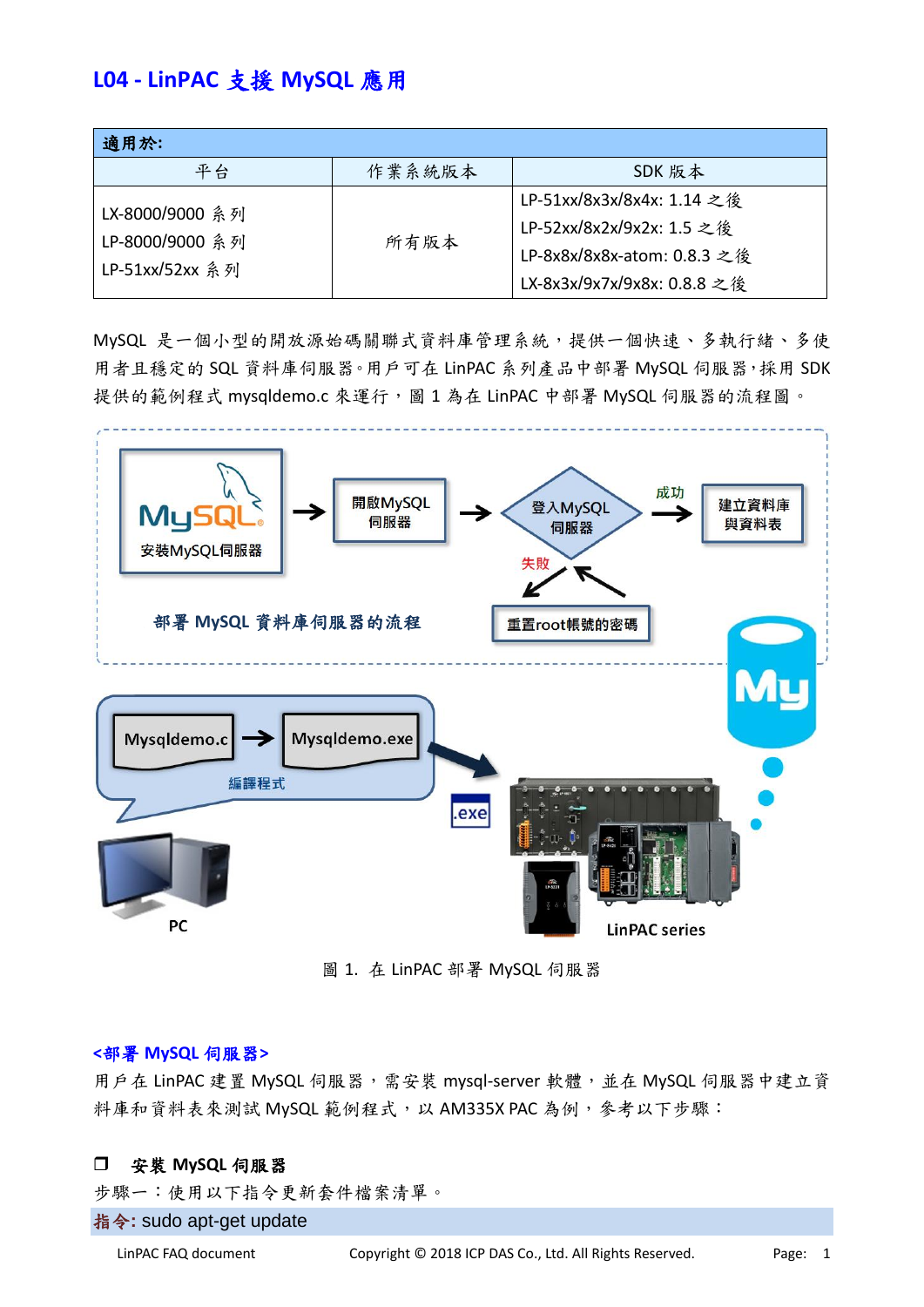步驟二:使用以下指令安裝 mysql-server 套件。

指令**:** sudo apt-get install mysql-server

#### 啟動 **MySQL** 伺服器,如圖 **2**

步驟一:使用以下指令啟動 MySQL 服務。

### 指令**:** sudo start mysql

步驟二:使用'**netstat**'指令檢查MySQL伺服器是否正常啟動,在伺服器已啟動的情況下MySQL 伺服器會監聽 3306 port。

指令**:** netstat -tnl | grep 3306

| $\frac{1}{2}$ COM1 - PuTTY                       |               |  |
|--------------------------------------------------|---------------|--|
| root@icpdas:/# sudo start mysql                  |               |  |
| start: Job is already running: mysql             |               |  |
| root@icpdas:/# netstat -tnl   grep 3306          |               |  |
| $0.0.0.0:$ *<br>$0$ 127.0.0.1:3306<br><b>tcp</b> | <b>LISTEN</b> |  |
| root@icpdas://#                                  |               |  |

#### 圖 2. 檢查 MySQL 資料庫伺服器是否啟動

#### 登入 **MySQL** 伺服器

使用以下指令登入 MySQL 伺服器,用戶可以輸入預設的帳號'**root**'與密碼'**root**'登入 MySQL 帳戶,如圖 3。

指令**:** mysql -u root –p

| $\frac{1}{2}$ COM1 - PuTTY                                                    |  |  |
|-------------------------------------------------------------------------------|--|--|
| Enter password:                                                               |  |  |
| Welcome to the MySQL monitor. Commands end with ; or $\qquad \qquad$          |  |  |
| Your MySQL connection id is 47                                                |  |  |
| Server version: 5.5.54-0ubuntu0.12.04.1 (Ubuntu)                              |  |  |
| Copyright (c) 2000, 2016, Oracle and/or its affiliates. All rights reserved.  |  |  |
| Oracle is a registered trademark of Oracle Corporation and/or its             |  |  |
| affiliates. Other names may be trademarks of their respective                 |  |  |
| lowners.                                                                      |  |  |
| Type 'help;' or '\h' for help. Type '\c' to clear the current input statement |  |  |
| mysql>                                                                        |  |  |

圖 3. 登入 MySQL 伺服器

注意:用戶登入帳戶後如出現以下訊息,請立即停止 MySQL 服務並重置 root 帳號的密碼。 ERROR 1045 (28000): Access denied for user 'root'@'localhost' (using password: NO) ERROR 1045 (28000): Access denied for user 'root'@'localhost' (using password: Yes)

#### 重置 **root** 帳戶的密碼,如圖 **4**

步驟一:使用以下指令來停止 MySQL 服務。

指令**:** sudo stop mysql

步驟二:使用以下指令來跳過授權表認證,直接登入 MySQL 伺服器。

指令**:** mysqld\_safe --skip-grant-tables &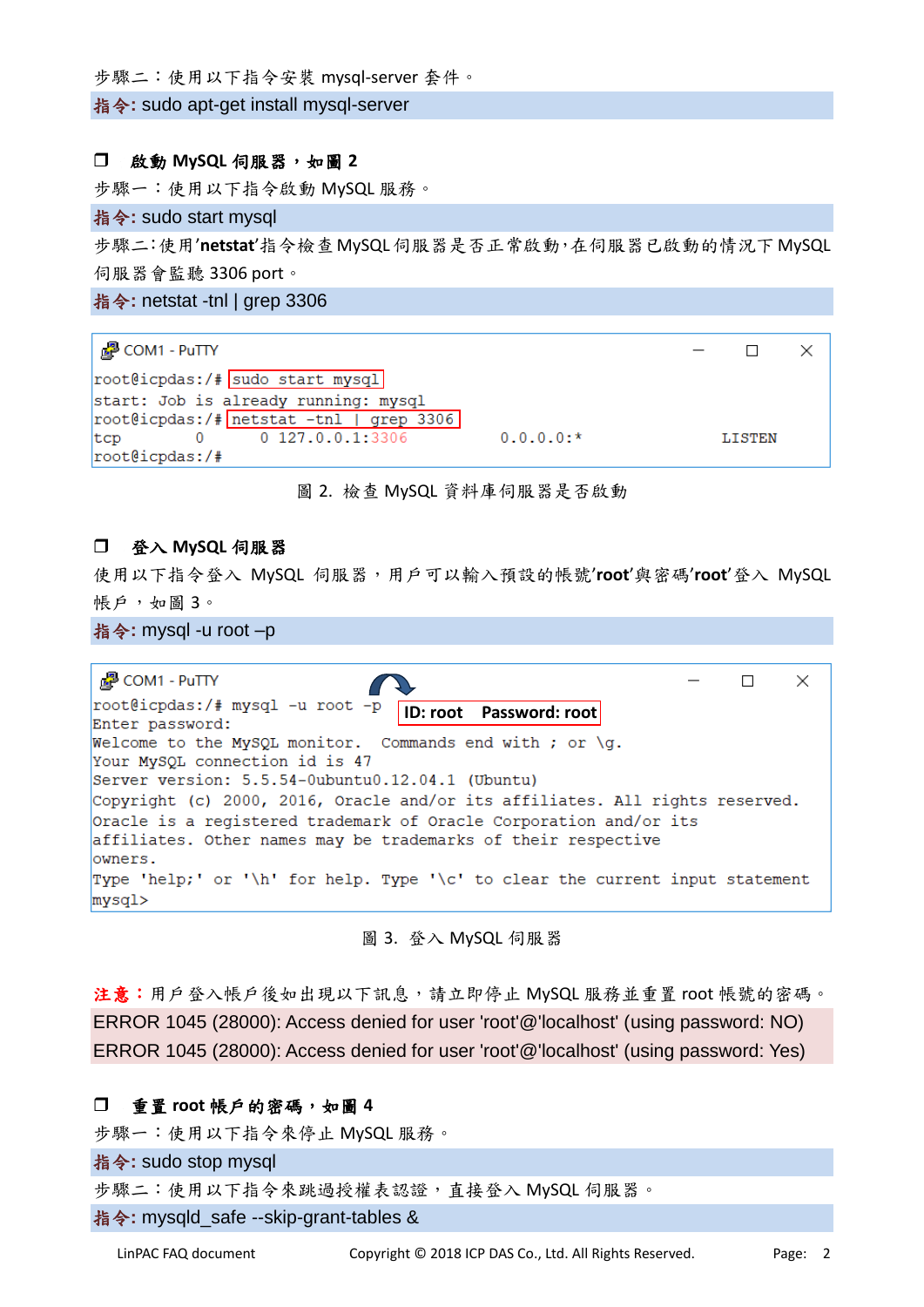| <sub>J</sub> . 2 COM1 - PuTTY                                                   |  |
|---------------------------------------------------------------------------------|--|
| root@icpdas:/# sudo stop mysql                                                  |  |
| mysql stop/waiting                                                              |  |
| root@icpdas:/# sudo mysqld safe --skip-grant-tables &                           |  |
| $[1]$ 1720                                                                      |  |
| root@icpdas:/# 180720 10:09:22 mysqld safe Can't log to error log and syslog at |  |
| Remove all --log-error configuration options for --syslog to take effect.       |  |
| 180720 10:09:22 mysqld safe Logging to '/var/log/mysql/error.log'.              |  |
| 180720 10:09:22 mysqld safe Starting mysqld daemon with databases from /var/lib |  |
| /mysq1                                                                          |  |

圖 4. 重置 MySQL 伺服器 root 帳戶的密碼

步驟三:使用'mysql -u root'指今直接登入 MySQL 伺服器, 並修改 root 帳戶的密碼, 如圖 5。

mysql> use mysql; Reading table information for completion of table and column names You can turn off this feature to get a quicker startup with -A Database changed mysql> update user set password=PASSWORD("rootpw") where user="root"; Query OK, 4 rows affected (0.02 sec) Rows matched: 4 Changed: 4 Warnings: 0 mysql> flush privileges; Query OK, 0 rows affected (0.00 sec)

圖 5. 修改 MySQL 伺服器 root 帳戶的密碼

步驟四:重新啟動 MySQL 服務,使用新密碼登入 MySQL 伺服器,如圖 6。

root@icpdas:~# sudo stop mysql mysql stop/waiting root@icpdas:~# sudo start mysql mysql start/running, process 2032 root@icpdas:~# mysql -u root -p Enter password: Welcome to the MySQL monitor. Commands end with ; or \g.

#### 圖 6. 重新啟動 MySQL 服務

## 在 **MySQL** 伺服器中建立資料庫和資料表,如圖 **7**。

mysql> create database icpdasDB; Query OK, 1 row affected (0.00 sec) mysql> use icpdasDB Database changed mysql> create table icpdasDB table (Model Name char (20), Number of slot int); Query OK, 0 rows affected (0.00 sec) mysql> insert into icpdasDB table (Model Name, Number of slot) values ('LP-5231','1'); Query OK, 1 row affected  $(0.01 \text{ sec})$ mysql> insert into icpdasDB table (Model Name, Number of slot) values ('LP-8421','4'); Query OK, 1 row affected  $(0.00 \text{ sec})$ 

## 圖 7. 建立資料庫和資料表

有關 MySQL 的相關資訊,請參考以下連結: <https://dev.mysql.com/doc/>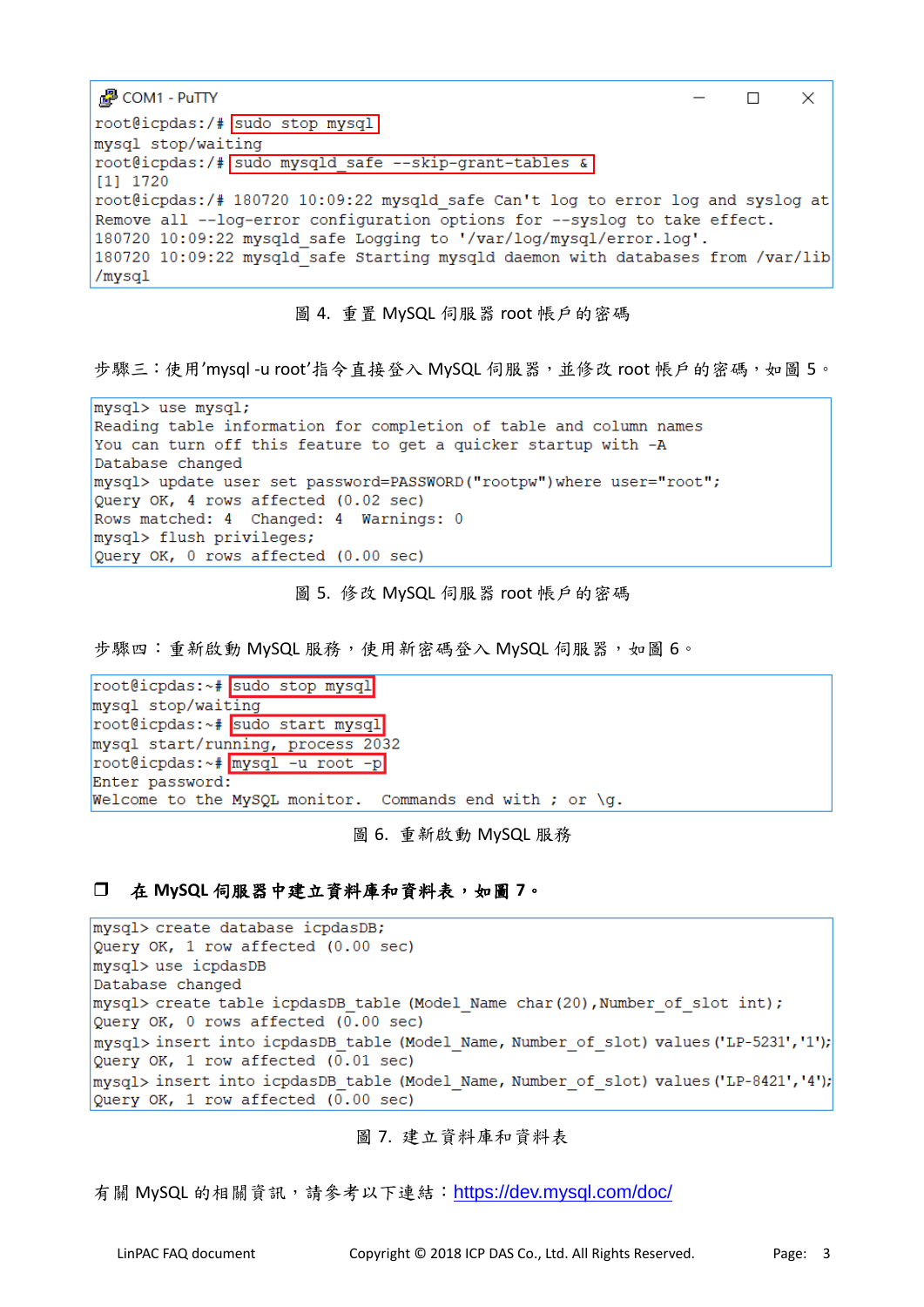## **<**編譯範例程式 **mysqldemo.c>**

LinPAC 系列產品提供 MySQL 範例程式,用戶可至 ICPDAS FTP 網站下載新版 LinPAC AM335x SDK, 並於路徑 C:\cygwin\LinPAC AM335x\_SDK\examples\mysql 找到 mysqldemo.c 文件, 參 考以下步驟編譯範例程式,如圖 8。

步驟一:雙擊'LinPAC\_AM335x Environment'進入編譯環境。

步驟二:使用以下指令更改目錄路徑。

指令**:** cd C:\cygwin\LinPAC\_AM335x\_SDK\examples\mysql\

步驟三:使用以下指令將 mysqldemo.c 編譯為 mysqldemo.exe。

指令**:** arm-linux-gnueabihf-gcc -I. -I../../../opt/mysql/include -lpthread -lz -lm -lrt -ldl -o mysqldemo.exe mysqldemo.c ../../../opt/mysql/lib/libmysqlclient.a

| <b>Exit LinPAC_AM335x Environment</b>                                                   |  |  |
|-----------------------------------------------------------------------------------------|--|--|
| C:\cygwin\LinPAC_AM335x_SDK>CMD.EXE /k c:\cygwin\LinPAC_AM335x_SDK\setenv.bat           |  |  |
|                                                                                         |  |  |
| : ICPDAS LinPAC AM335x Series<br>Target                                                 |  |  |
| Work Directory : C:\cygwin\LinPAC AM335x SDK\                                           |  |  |
| C:\cygwin\LinPAC AM335x SDK>cd C:\cygwin\LinPAC AM335x SDK\examples\mysql               |  |  |
| $C:\c{symin\mathrm{LinPAC}}$ AM335x SDK\examples\mysql>arm-linux-gnueabihf-gcc -I. -I// |  |  |
| $\ldots$ /opt/mysql/include -1pthread -1z -1m -1rt -1d1 -o mysqldemo.exe mysqldemo.c.   |  |  |
| $\lfloor \ldots \rfloor$ /opt/mysql/lib/libmysqlclient.a                                |  |  |
| C:\cygwin\LinPAC_AM335x_SDK\examples\mysql>                                             |  |  |

圖 8. 編譯 mysqldemo.c

## **<**執行範例程式:**mysqldemo.exe>**

用戶可在本地與遠端主機中分別建立資料庫與資料表,如圖 9,並使用範例程式 mysqldemo.exe 來讀取本地或遠端 MySQL 資料庫中的資料表內容,請參考以下步驟:



## 圖 9. 建立資料庫與資料表